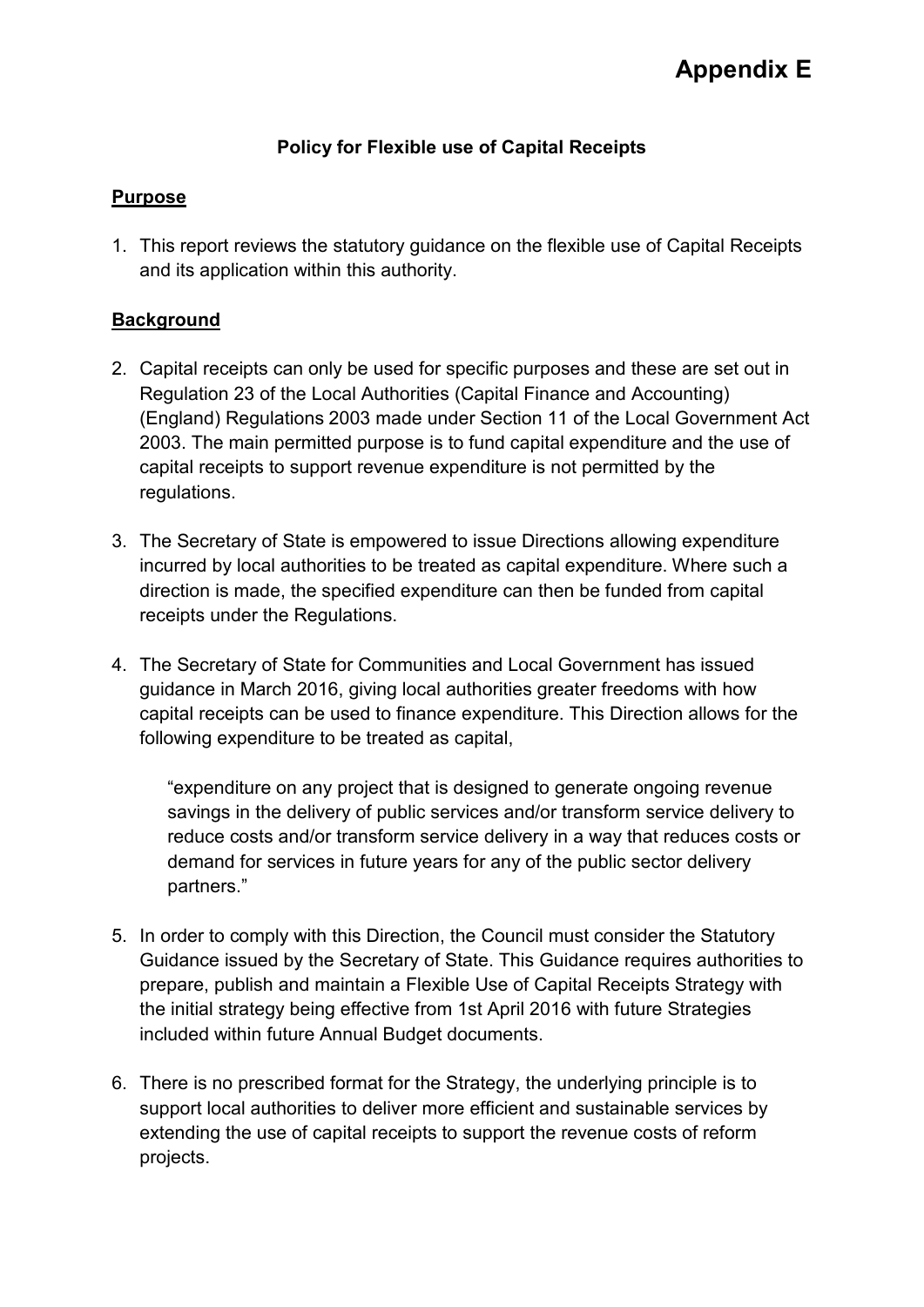- 7. The Statutory Guidance for the Flexible Use of Capital Receipts Strategy states that the Strategy should include a list of each project which plans to make use of the capital receipts flexibility, together with the expected savings that the project will realise. The Strategy should also include the impact of this flexibility on the affordability of borrowing by including updated Prudential Indicators.
- 8. The Flexible Use of Capital Receipts Strategy is set out below.

### **Flexible Use of Capital Receipts Strategy**

9. Government has provided a definition of expenditure which qualifies to be funded from capital receipts. This is:

"Qualifying expenditure is expenditure on any project that is designed to generate ongoing revenue savings in the delivery of public services and/or transform service delivery to reduce costs and/or transform service delivery in a way that reduces costs or demand for services in future years for any of the public sector delivery partners. Within this definition, it is for individual local authorities to decide whether or not a project qualifies for the flexibility."

| 10. The Council intends to use the following capital receipts to fund the following: |  |  |
|--------------------------------------------------------------------------------------|--|--|
|--------------------------------------------------------------------------------------|--|--|

|                                                                              | 20/21 | 21/22 | Total |
|------------------------------------------------------------------------------|-------|-------|-------|
|                                                                              | £m    | £m    | £m    |
| Major Service and Council Wide cross<br>cutting transformational schemes (as | 4.5   | 3.0   | 7.5   |
| detailed below at para 12).                                                  |       |       |       |
| Total                                                                        | 4.5   | 3.0   | 7.5   |

11. It is anticipated that further allocations may be made during 2020/21 and 2021/22 in response to the identification of transformational service developments and the potential need to meet increasing service demands. Any further updates will be reported to Committee as necessary.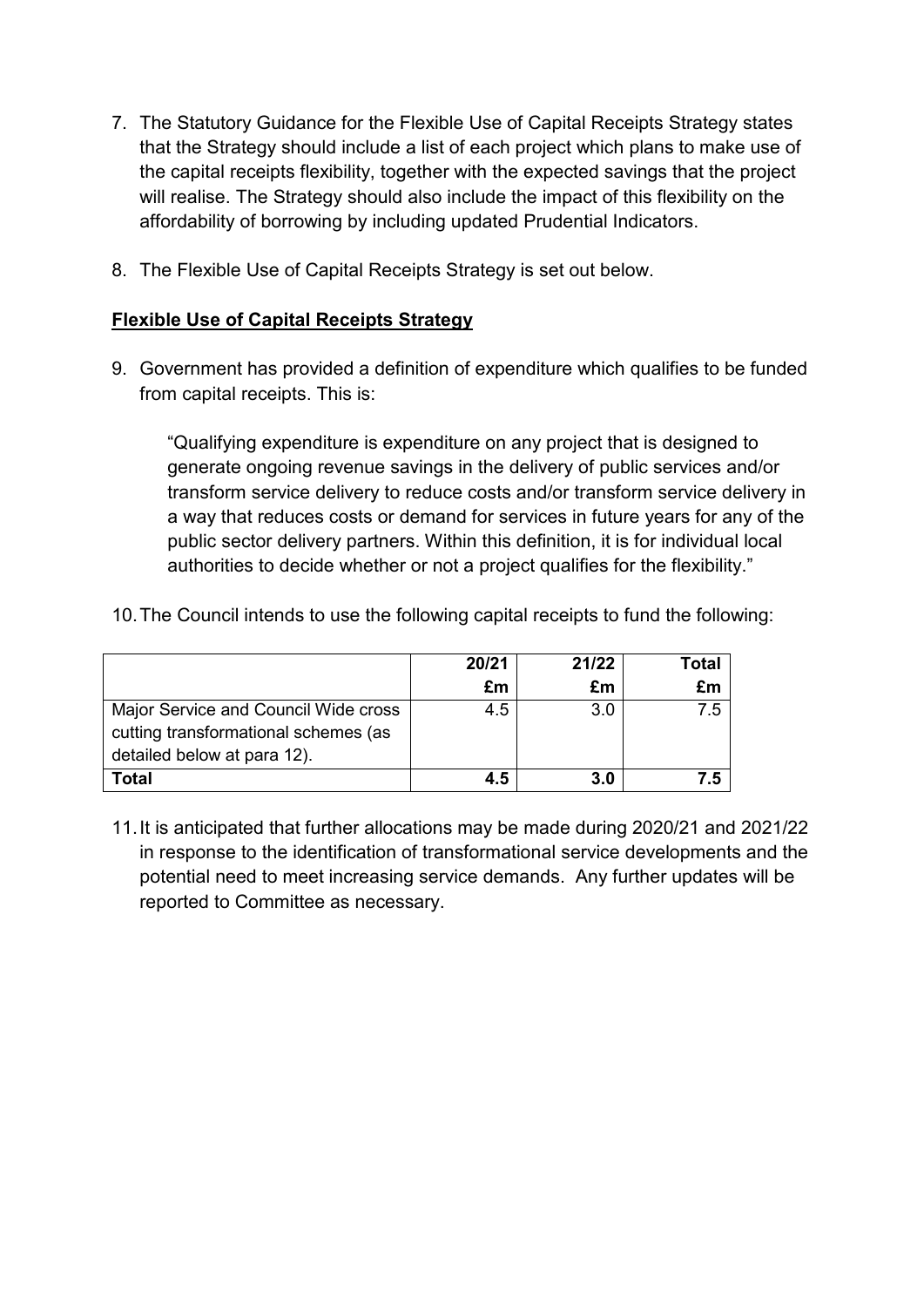12. In support of the table above additional information is provided below which details the key elements of the major service and Council wide cross service transformational schemes currently running across the Council. The delivery and funding of these schemes and in order to drive the required efficiency savings and transform the service provision is supported by capital receipts in line with this Policy.

#### **Adult Social Care**

| Project                   | <b>Description</b>                                                                     | Impact                       |
|---------------------------|----------------------------------------------------------------------------------------|------------------------------|
| Home Care Re-             | Re-commission the home framework to bring a wider pool of providers to the city and    | <b>Reduce Costs</b>          |
| commissioning             | a more stable market                                                                   |                              |
| Day Opportunities         | Framework for Day-care implementing new ways of working post Covid                     | Reduce Demand & Costs        |
| commissioning             |                                                                                        |                              |
| <b>HRS Commissioning</b>  | Implement new Housing related support framework                                        | Reduce Demand & Costs        |
| <b>Direct Payments</b>    | Promote Direct Payments as an option to paying for care direct with the aim of an      | Increase Demand & Reduce     |
| (Promotion and            | increased take up from clients                                                         | Costs                        |
| Increased take up)        |                                                                                        |                              |
| <b>Revised Assessment</b> | Current RAS is pre New Operating Model and needs to be rebased on new offer.           | <b>Reduce Costs</b>          |
| (RAS)                     |                                                                                        |                              |
| <b>Workforce Strategy</b> | ASC workforce strategy in line with the corporate strategy but focuses on the specific | Improve staff efficiency and |
|                           | needs, commissioning, planning and development of the adult social care workforce      | well-being.                  |
|                           | taking into consideration the context and drivers for a changing workforce, and the    | Improved staff retention.    |
|                           | assets and skills needed in this service. COVID lessons learnt around the new and      |                              |
|                           | more flexible ways of working and the need to support staff health and wellbeing and   |                              |
|                           | support an improvement in recruitment, retention and succession planning.              |                              |
| Transitions               | Transitions are people moving from being supported by CYP on becoming an adult         | Improved Service & Reduced   |
|                           |                                                                                        | Costs                        |
| Review of small value     |                                                                                        | Reduce Demand & Costs        |
| packages                  |                                                                                        |                              |
| Ongoing package           |                                                                                        | Improved Service & Reduced   |
| reviews through the       |                                                                                        | Costs                        |
| High Needs Team           |                                                                                        |                              |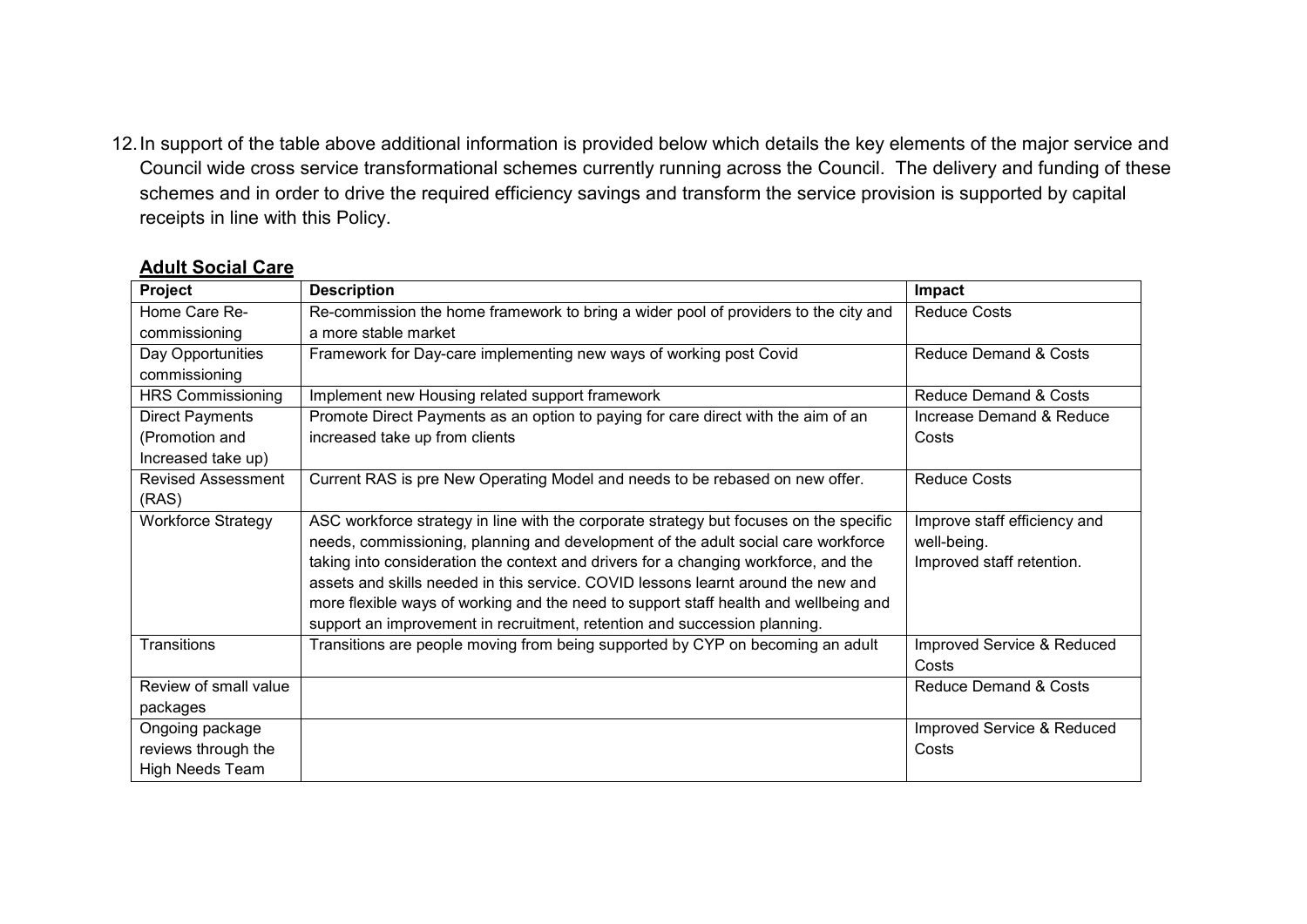| Project                      | <b>Description</b>                                                                    | Impact                          |
|------------------------------|---------------------------------------------------------------------------------------|---------------------------------|
| Mockingbird                  | Pilot Hub and spoke model for foster carer support and respite. 2 hubs to be opened.  | Improve placement stability.    |
|                              |                                                                                       | Improve foster carer retention  |
| Provide additional           | Explore providing additional support to carers via additional family support workers, | Improve placement stability.    |
| support to carers            | youth workers                                                                         | Improve foster carer retention  |
|                              |                                                                                       |                                 |
| <b>Foster Carer</b>          | Improve foster carer recruitment process and timeliness                               | Increased internal placements.  |
| recruitment                  |                                                                                       | Cost reduction                  |
| <b>Partner Contributions</b> | Include partners in decision making and agree funding contributions from the outset   | Reduce HCC general fund         |
|                              | via a complex need panel. Explore pooled budget                                       | contribution to placement costs |
| Pre-birth pathway /          | Improved pre-birth pathway and assessments.                                           | Fewer parent and baby           |
| Parent & Baby                |                                                                                       | placements. Cost reduction      |
| Edge of care                 | Improve and expand edge of care offer                                                 | More children supported to      |
|                              |                                                                                       | safely remain at home           |
| Discharge of care            | Improve timeliness of discharging care orders to legal permanence arrangements        | Reduced number of children in   |
| orders / court case          |                                                                                       | the system to support. Small    |
| management.                  |                                                                                       | cost reduction                  |
| Specialist placements        | Explore the level of need for specialist placements and develop an internal offer.    | Better meet needs of children.  |
|                              |                                                                                       | <b>Cost Reduction</b>           |
| QA & challenge of            | Increase the quality assurance visits and cost scrutiny of external providers         | Improved quality of             |
| external placements          |                                                                                       | placements. Cost Reduction      |
| Cost analysis &              | Refresh total cost analysis of all placement types and benchmark against other local  | Remain competitive in the LA    |
| benchmarking.                | authorities.                                                                          | fostering market. Learn from    |
|                              |                                                                                       | best practice                   |
| Increase                     | New Panel arrangements and decision making structure                                  | Best value in meeting needs.    |
| management                   |                                                                                       | Cost Reduction.                 |
| oversight and peer           |                                                                                       |                                 |
| review                       |                                                                                       |                                 |

#### **Childrens, Young People and Family Services**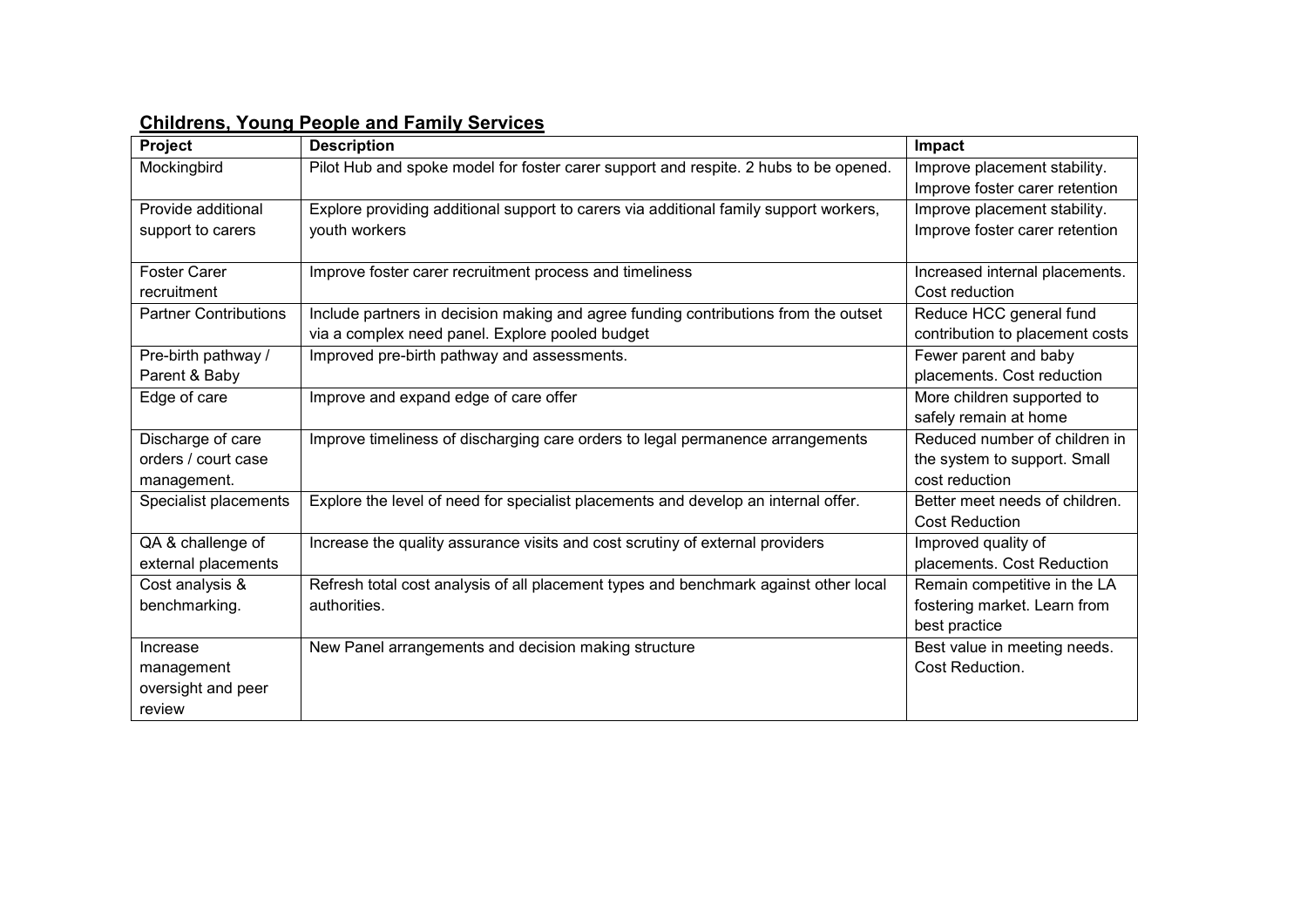| Project   | <b>Description</b>                                                                       | <b>Impact/Timescales</b>                                                                                                                                                                                                                                               |
|-----------|------------------------------------------------------------------------------------------|------------------------------------------------------------------------------------------------------------------------------------------------------------------------------------------------------------------------------------------------------------------------|
| WorkSmart | WorkSmart is a Council-wide cultural transformation programme involving many             | The programme will enable the                                                                                                                                                                                                                                          |
| Programme | internal and some external delivery partners. WorkSmart's main objective is to enable    | reduction in office estate                                                                                                                                                                                                                                             |
|           | staff to work more productively and dynamically through enabling them to work            | working over the next few                                                                                                                                                                                                                                              |
|           | remotely, use collaborative technology and be based out of rationalised but              | years towards a £1m saving                                                                                                                                                                                                                                             |
|           | significantly improved working environments that promote effective behaviours.           | per annum in running costs                                                                                                                                                                                                                                             |
|           | The Corporate Transformation Team, ICT, HR, Property, Health and Safety, Comms           | alone, as well as £1m plus in                                                                                                                                                                                                                                          |
|           | and Learning and Development are all working together as one delivery partnership        | reduced repairs and                                                                                                                                                                                                                                                    |
|           | team to ensure all the various required facets are in place and available to staff. This | maintenance pressures and                                                                                                                                                                                                                                              |
|           | multi-disciplined WorkSmart Team work with all Council services on the various           | several million in capital                                                                                                                                                                                                                                             |
|           | facets required for a successful transition to smarter working.                          | receipts or rental income                                                                                                                                                                                                                                              |
|           |                                                                                          | dependent on the strategic                                                                                                                                                                                                                                             |
|           |                                                                                          | roadmap for each building                                                                                                                                                                                                                                              |
|           |                                                                                          | identified as surplus to                                                                                                                                                                                                                                               |
|           |                                                                                          | requirement.                                                                                                                                                                                                                                                           |
|           |                                                                                          | The improved flexibility and<br>productivity afforded by<br>smarter working approaches<br>will underpin the majority of the<br>Councils other saving plans<br>delivered over recent years<br>and those to come.                                                        |
|           |                                                                                          | The WorkSmart Programme is<br>also the vehicle through which<br>many of the components of the<br>Council's investment in cutting<br>edge Microsoft functionality will<br>be delivered on the ground,<br>introducing staff to software<br>tools that allow them to work |

### **Cross Service and Other Strategic Programmes**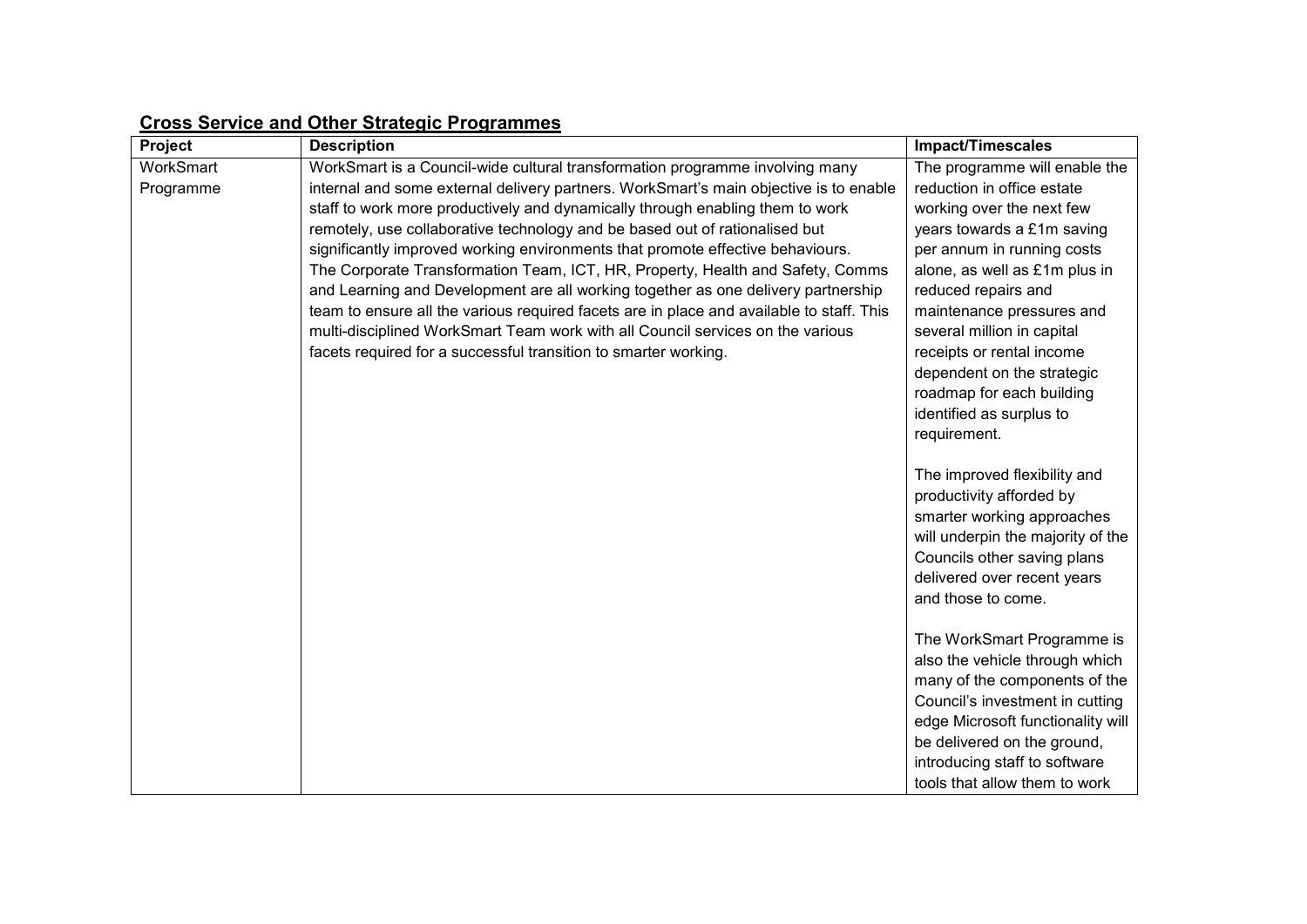|                           |                                                                                             | even more successfully in        |
|---------------------------|---------------------------------------------------------------------------------------------|----------------------------------|
|                           |                                                                                             | more efficient and               |
|                           |                                                                                             | collaborative ways.              |
| Microsoft Cloud           | The Council has made a substantial investment in updating and upgrading its                 | The business case was            |
| Navigator Programme       | infrastructure and core software offer in partnership with Microsoft. During 2019/2020      | developed over 2019/20, with     |
|                           | a significant amount of discovery and preparative work was completed to inform the          | some delivery of functionality   |
|                           | appropriate procurement exercise. The investment will see numerous crucial systems          | during the last quarter of       |
|                           | being moved to 'the Cloud' to enable better performance and improved security.              | 2019/20. Development and         |
|                           |                                                                                             | deployment of the new            |
|                           | Staff will have at their disposal the latest in Microsoft functionality through Office 365, | functionality within our ICT     |
|                           | the application of 'Robotic Process Automation' and potential Chatbot technologies.         | architecture, and more           |
|                           | Some of the deliverables in this programme are being channelled through WorkSmart           | importantly the behavioural      |
|                           | and the two programmes work in tandem on these shared aims.                                 | and cultural changes needed      |
|                           | The overall package of functionality enabled will transform how we collaborate and          | to adopt the benefits will       |
|                           | interact internally but will also lend itself to further development of what has already    | evolve pan-Council over the      |
|                           | been achieved through the Customer Programme to date (covered next).                        | next 3 years, and continue       |
|                           |                                                                                             | thereafter as we iterate and     |
|                           |                                                                                             | evolve further.                  |
| <b>Customer Programme</b> | Over a number of years the Council has invested significantly in transforming its           | The Customer Programme           |
|                           | online services to improve the experience our public encounter when they interact           | was a significant undertaking    |
|                           | with us.                                                                                    | over 6 years, with 2019/20       |
|                           |                                                                                             | being very much the              |
|                           | This has involved a joint effort, in the main, between Corporate Transformation, ICT,       | culmination of cross-Council     |
|                           | Customer Services and Comms and has involved major undertakings such as                     | efforts to deliver a plethora of |
|                           | replacing the Council's Customer Relationship Management System, as well as many            | changes. The programme           |
|                           | related systems, such as that for booking appointments, a new Customer Portal and           | ended in the second quarter of   |
|                           | integration with many line of business systems.                                             | 2020/21, but the benefits        |
|                           |                                                                                             | continue, and as with most       |
|                           | The programme has also addressed some of the issues around those members of                 | transformational undertakings    |
|                           | the community having difficulty connecting digitally or needing to acquire the skills to    | of this nature, the premise      |
|                           | do so.                                                                                      | does not end, and we are now     |
|                           |                                                                                             | entering a new era and           |
|                           |                                                                                             | therefore new programme that     |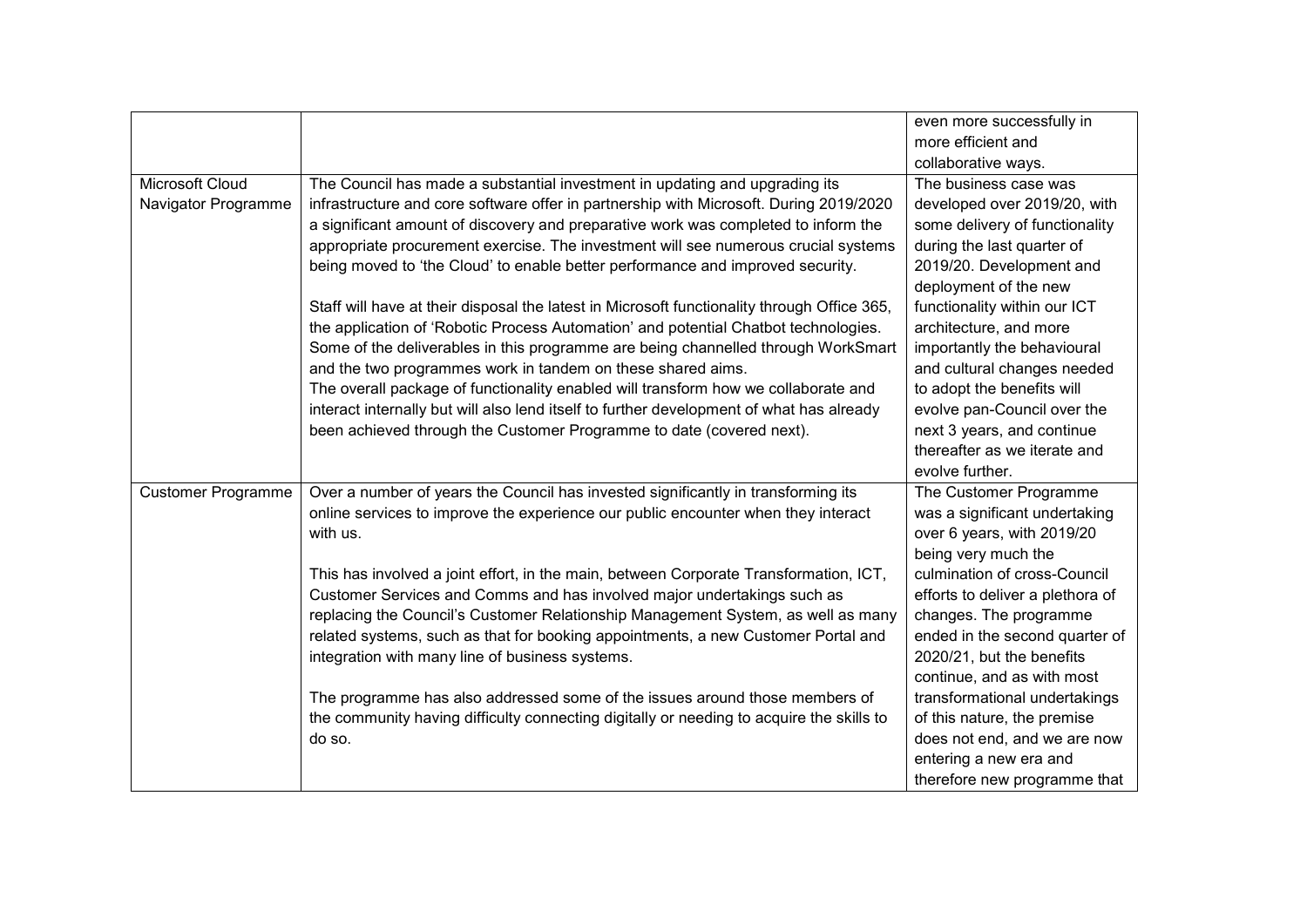|                           |                                                                                                  | will pick up where this one left |
|---------------------------|--------------------------------------------------------------------------------------------------|----------------------------------|
|                           |                                                                                                  | off and keep us moving           |
|                           |                                                                                                  | forward digitally to positively  |
|                           |                                                                                                  | impact the quality and           |
|                           |                                                                                                  | efficiency of the customer       |
|                           |                                                                                                  | experiences we offer.            |
| <b>Housing Management</b> | Neighbourhoods and Housing is a service that looks after housing and community                   | The HMS programme                |
| System (HMS)              | issues within Hull. A large part of this, involving well over 300 staff, is the landlord         | commenced (with re-              |
|                           | service. This administers over 24,000 dwellings as social housing (plus other stock              | procurement) in 2017-2018        |
|                           | such as garages and leasehold properties), turning over around £90m per year in                  | and initial implementation is    |
|                           | dwelling rents.                                                                                  | set to continue up to late 2021. |
|                           |                                                                                                  | The software is due to be in     |
|                           | To run such a large operation with so many assets and associated rents from our                  | place for a total of 10 years,   |
|                           | thousands of customers (tenants), the service relies on a Housing Management                     | and there will be ongoing        |
|                           | System (HMS). The same HMS had been in operation for over 15 years and was                       | development activities once      |
|                           | some versions behind the latest technology. This restricted ability to interface with            | initial implementation is        |
|                           | other systems and to take advantage of new developments such as modern online                    | complete.                        |
|                           | platforms for tenants' use. It was therefore decided to re-procure and re-implement a            |                                  |
|                           | HMS.                                                                                             |                                  |
|                           |                                                                                                  |                                  |
|                           | Some key benefits sought from the programme are:                                                 |                                  |
|                           |                                                                                                  |                                  |
|                           | Allow seamless working internally within Neighbourhoods and Housing, removing<br>$\bullet$       |                                  |
|                           | duplication and manual processes (e.g. key tenant information captured at sign-                  |                                  |
|                           | up shared with officers later visiting)                                                          |                                  |
|                           | Facilitate smooth operation of contractor relationship (e.g. reactive repairs<br>$\bullet$       |                                  |
|                           | reported, raised, approved, conducted, confirmed, correctly invoiced) by                         |                                  |
|                           | comprehensive and effective data exchange                                                        |                                  |
|                           | Improve customer interface with the landlord in respect of transactions (e.g. raise<br>$\bullet$ |                                  |
|                           | a repair, pay rent, bid for a property)                                                          |                                  |
|                           | Better inform customers (tenants) about their home (e.g. safety information)<br>$\bullet$        |                                  |
|                           | Facilitate data exchange within the Council, notably with regard to reconciling<br>$\bullet$     |                                  |
|                           | financial transactions but also in respect of other relationships with different                 |                                  |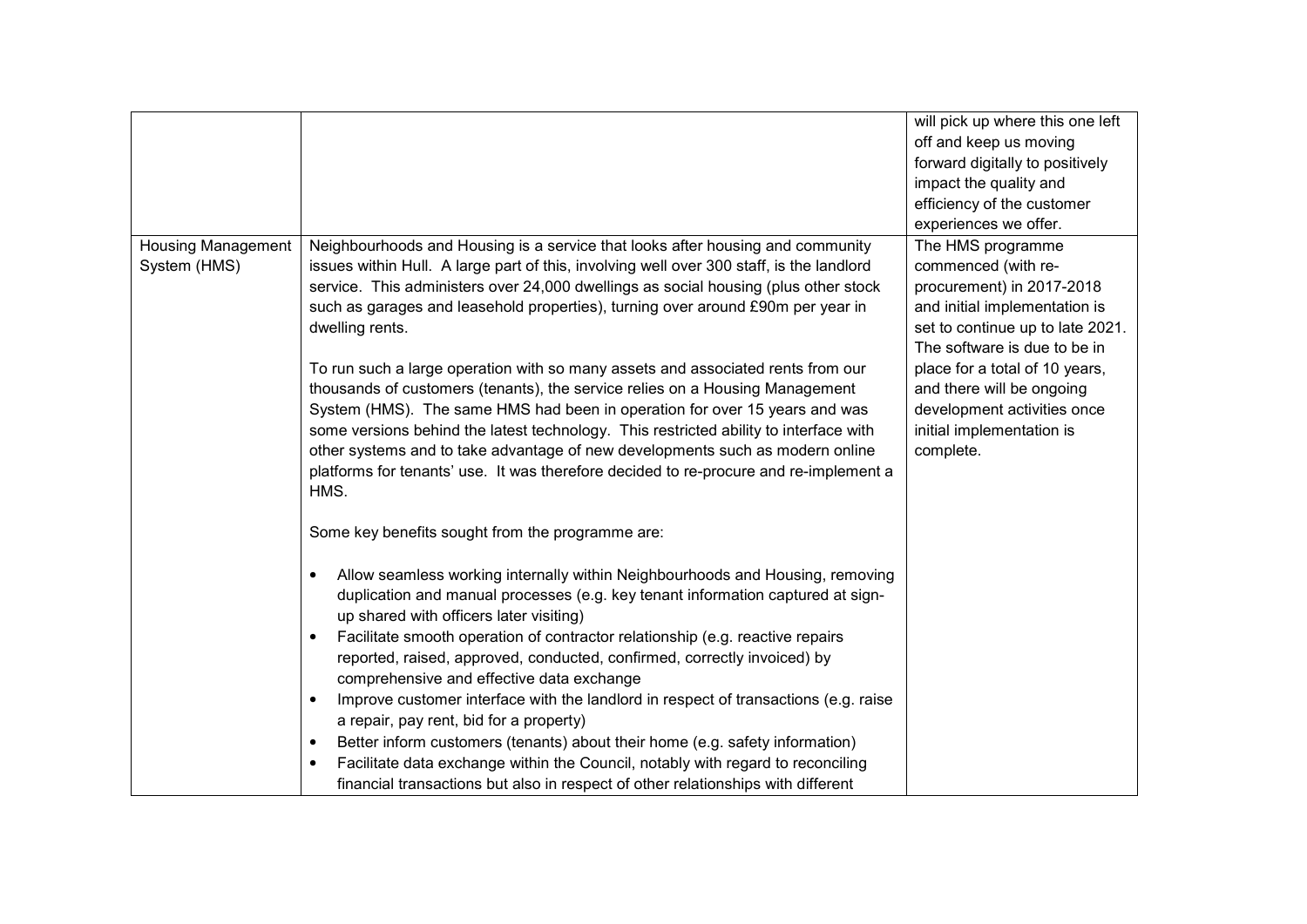|  | h as those around safequarding<br>services such |  |
|--|-------------------------------------------------|--|
|  |                                                 |  |